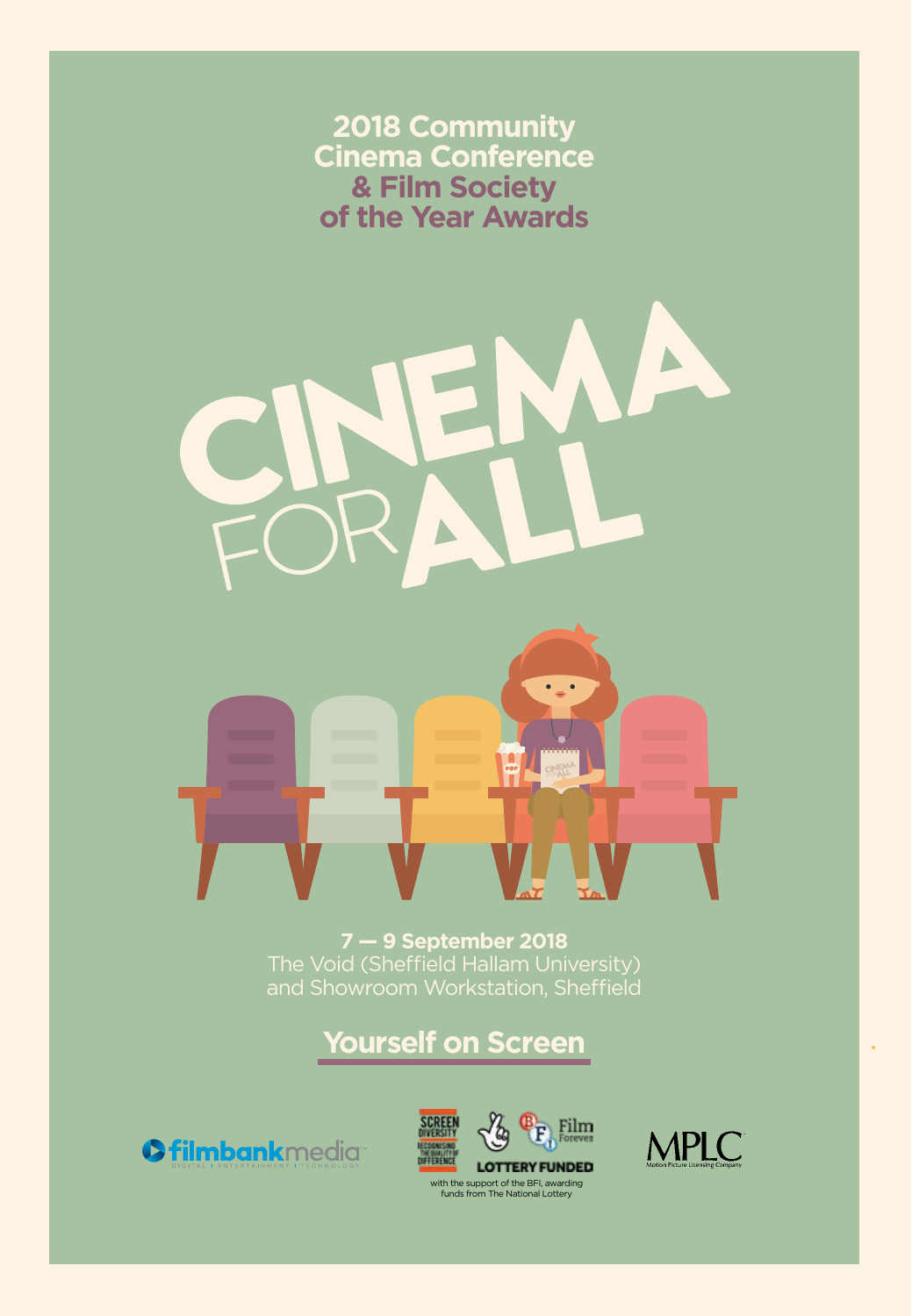

**Hello and welcome to the 2018 Community Cinema Conference and Film Society of the Year Awards! Cinema For All is proud to support and represent UK volunteer-led cinemas and we can't wait to celebrate, chat, learn and share films with you this weekend.**

This mini-newspaper will give you all the information you need on activities taking place throughout the event. You'll find plenty of opportunities to meet friends old and new, share issues important to you and see some fantastic films.

# **This year's theme – Yourself On Screen**

This year's theme is Yourself on Screen. We'll be delving into important issues such as representation, inclusion, community outreach and diverse film programming, as well as covering some of the core community cinema topics like sustainability.

It's a great time to be a community cinema, as more audiences than ever know about the availability of great cinema, locally, at a fair price. Each year, Cinema For All sees the incredible work you are doing in your communities to reach out to people who are lonely or isolated, to welcome different communities, and to embrace diversity through stories told on a big screen. To see yourselves reflected in cinema is incredibly powerful. To share the power of film with your community can change lives. This weekend is designed so that you will come away inspired by your fellow community cinemas, energised for your upcoming programme, and brimming with ideas for how you can further connect with your community.

### **What's on**

Friday evening: Join film lecturer Dr. Emmie McFadden in The Void (part of Sheffield Hallam University) at 6.00pm for a fresh look at the classic Jimmy Stewart film Harvey – accompanied by a masterclass discussing depictions of mental health in film. Join us at Fusion Organic Café afterwards for excellent drinks, canapés and catching up. Our Friday night event is generously supported by our friends at WRS Insurance.

**Saturday daytime:** The weekend begins in earnest with welcomes and introductions from the Cinema For All team. For our keynote session this year we are absolutely delighted to welcome Dr. Anandi Ramamurthy, Reader in Post-Colonial Cultures and Senior Lecturer in Media at Sheffield Hallam University, who will be joining us to talk about Palestinian Cinema. We are also incredibly excited to premiere Vote 100: Born a Rebel, a short film Cinema For All has made in collaboration with the Yorkshire Film Archive, the North West Film Archive and the North East Film Archive, and supported by the Women's Vote Centenary Grant Scheme. The film is a celebration of women in civic life since the start of women's suffrage in the UK, told through archive footage of women across the North of England. Following the morning session, delegates can choose between panels and workshops (including a very exciting Danny Leigh Film Discovery Masterclass) in the Creative Lounge, and a selection of fantastic films in Cinema 3.

**Saturday evening:** The big celebration! Join us in Cinema 4 at 6pm for the 49th Film Society of the Year Awards. We'll be dancing the night away afterwards back in the Workstation. The Awards are once again sponsored by MPLC. The after-party is supported by Filmbankmedia with generous drinks donations from Magic Rock and an evening pizza party provided by Octagon Films, Market Harborough.

**Sunday daytime:** Another day of films (in Cinema 3), plus another great panel session (in the Creative Lounge) and a Sustainability Masterclass from Cinema For All staff Jaq Chell and Abi Standish. Delegates are also very welcome to attend the Cinema For All AGM at 1.30pm – your chance to catch up with the Cinema For All Board of Trustees.

#### **Venues**



### **Registration, refreshments and lunches – workstation delegate area**

Delegates can pick up their passes from Saturday morning in the Workstation. Entrance to the Friday night film is limited and on a first come, first served basis. Tea and coffee are available on both Saturday and Sunday morning. Delicious complimentary sandwiches and salads are also provided on Saturday and Sunday afternoon, courtesy of our friends Homemade by Thelma's. Our evening pizza party is provided by Octagon Films with a generous donation of excellent craft beer from our friends Magic Rock (wine and soft drinks will also be available).

A cloakroom is available in the upstairs of the delegate area (in the Workstation), but please be aware that we cannot take responsibility for anything lost or stolen. It is recommended you carry anything valuable with you during the event.

#### **Accessibility**

- We welcome delegates with disabilities. All areas of all venues are fully accessible to wheelchair users, but please speak to a member of staff if you have any concerns or requirements and we will be happy to help.
- If you require a quiet space away from the crowds at any point throughout the weekend, please let us know and we will be happy to help you.
- All areas will be clearly signposted throughout the weekend and we can provide a larger print version of this brochure on request.
- Cinema For All operates a Safe Spaces Policy at all of our events.
- This year's panel sessions and awards will be BSL interpreted for the support of d/Deaf delegates. Please let a staff member know if you need any further support.

## **Networking**

Delegate lists are available on the main welcome desk. We have programmed plenty of time for you to network and catch up over the week, with good, long lunch breaks and chances to relax on Friday and Saturday evening. If you'd like more formal networking opportunities, we recommend you come along to the second session on Saturday, which will also give the audience chance to exchange their own stories and experiences.

We look forward to spending the weekend with you. The team will be around in all areas of the event (wearing red lanyards), so please come and have a chat with us. The Cinema For All Team

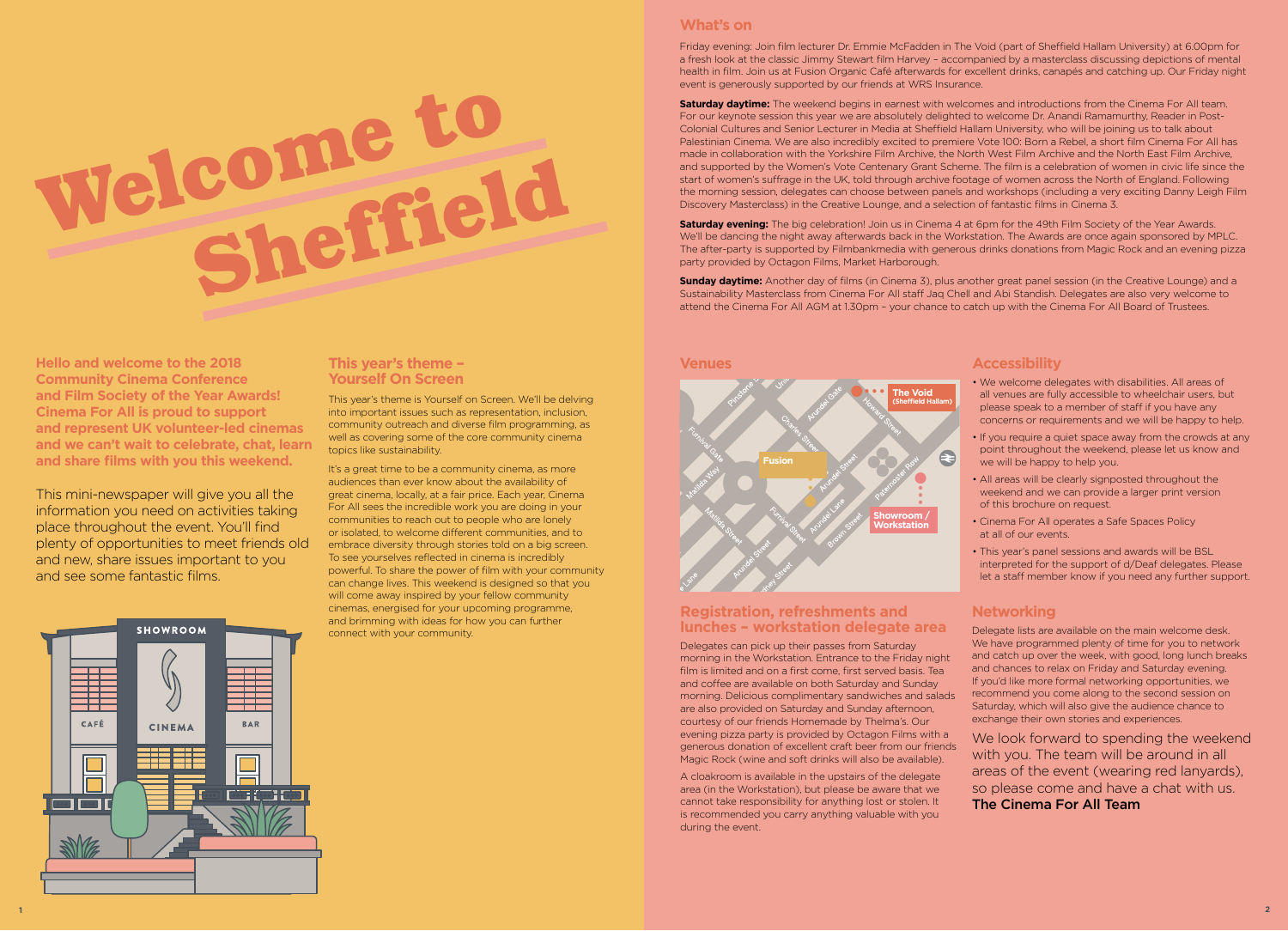# **Friday 7 September**

|                    | THE VOID, SHEFFIELD HALLAM                                                   | <b>FUSION ORGANIC CAFE</b>                                                    |
|--------------------|------------------------------------------------------------------------------|-------------------------------------------------------------------------------|
| 18.00              | <b>WELCOME FILM: HARVEY</b><br>Plus a masterclass from Dr. Emmie McFadden on |                                                                               |
| 18.30              | depictions of mental health on the big screen<br>$(18.00 - 20.00)$           |                                                                               |
| 19.00              |                                                                              |                                                                               |
| 19.30              |                                                                              |                                                                               |
| $20.00 -$<br>23.00 |                                                                              | <b>DRINKS, NIBBLES AND NETWORKING</b><br>at Fusion Organic Café (20.00-23.00) |

# **Saturday 8 September**

|        | <b>WORKSTATION/CREATIVE LOUNGE</b>                                                                                                                   | <b>CINEMA 3</b>                                                                                                | <b>CINEMA 4</b>                                           |  |  |
|--------|------------------------------------------------------------------------------------------------------------------------------------------------------|----------------------------------------------------------------------------------------------------------------|-----------------------------------------------------------|--|--|
| 9.00   | <b>REGISTRATION</b><br><b>+ TEA AND COFFEE</b>                                                                                                       |                                                                                                                |                                                           |  |  |
| 9.30   | $(9-10.00)$                                                                                                                                          |                                                                                                                |                                                           |  |  |
| 10.00  |                                                                                                                                                      | <b>WELCOME + PREMIERE</b><br><b>SCREENING OF VOTE 100:</b><br><b>BORN A REBEL</b><br><b>+ KEY NOTE LECTURE</b> |                                                           |  |  |
| 10.30  |                                                                                                                                                      | Anandi Ramamurthy -<br>Palestinian Cinema Inside Out<br>$(10.30 - 10.45)$                                      |                                                           |  |  |
| 11.00  | <b>SESSION: Uniting Communities</b><br><b>Through Film</b>                                                                                           | <b>FILM: Anchor and Hope</b><br>$(11-13.00)$                                                                   |                                                           |  |  |
| 11.30  | Chaired by Ellie Ragdale                                                                                                                             |                                                                                                                |                                                           |  |  |
| 12.00  | $(11-13.00)$                                                                                                                                         |                                                                                                                |                                                           |  |  |
| 12.30  |                                                                                                                                                      |                                                                                                                |                                                           |  |  |
| 13.00  | <b>LUNCH</b>                                                                                                                                         | <b>LUNCH</b>                                                                                                   |                                                           |  |  |
| 13.30  |                                                                                                                                                      | FILM: C'est la Vie                                                                                             |                                                           |  |  |
| 14.00  | <b>SESSION: Community</b><br><b>Cinema Review of the Year -</b><br><b>Challenges and Successes</b><br>Chaired by Deborah Parker<br>$(14.00 - 15.45)$ | $(13.45 - 15.45)$                                                                                              |                                                           |  |  |
| 14.30  |                                                                                                                                                      |                                                                                                                |                                                           |  |  |
| 15.00  |                                                                                                                                                      |                                                                                                                |                                                           |  |  |
| 15.30  |                                                                                                                                                      | FILM: Skate Kitchen plus Q&A                                                                                   |                                                           |  |  |
| 16.00  | <b>SESSION: Danny Leigh</b><br><b>Masterclass</b>                                                                                                    | $(15.45 - 17.45)$                                                                                              |                                                           |  |  |
| 16.30  | $(16.00 - 17.30)$                                                                                                                                    |                                                                                                                |                                                           |  |  |
| 17.00  |                                                                                                                                                      |                                                                                                                |                                                           |  |  |
| 17.30  |                                                                                                                                                      |                                                                                                                |                                                           |  |  |
| 18.00  |                                                                                                                                                      |                                                                                                                | FILM SOCIETY OF THE<br><b>YEAR AWARDS 2018</b>            |  |  |
| 18.30  |                                                                                                                                                      |                                                                                                                | (SPONSORED BY MPLC)                                       |  |  |
| 19.:00 |                                                                                                                                                      |                                                                                                                | With Lord Mayor of Sheffield<br>Magid Magid (18.00-19.30) |  |  |
| 19.:30 | <b>CELEBRATORY FSOY AFTER</b><br><b>PARTY</b> (SUPPORTED BY<br>FILMBANKMEDIA, OCTAGON<br>FILMS AND MAGIC ROCK)<br>$(19.30\text{-midnight})$          |                                                                                                                |                                                           |  |  |

# **Sunday 9 September**

|       | <b>WORKSTATION/CREATIVE LOUNGE</b>                                     | <b>CREATIVE LOUNGE</b>                                        | <b>CINEMA 3</b>                                  |  |  |
|-------|------------------------------------------------------------------------|---------------------------------------------------------------|--------------------------------------------------|--|--|
| 9.00  | <b>REGISTRATION</b><br><b>+ TEA AND COFFEE</b><br>$(9.30 - 10.30)$     |                                                               |                                                  |  |  |
| 10.00 |                                                                        |                                                               | <b>FILM: The Apparition</b><br>$(10.00 - 12.30)$ |  |  |
| 10.30 |                                                                        | <b>SESSION: HOW TO MAKE</b><br><b>YOUR SCREENINGS</b>         |                                                  |  |  |
| 11.00 |                                                                        | <b>UNMISSABLE</b><br>Chaired by Gemma Bird                    |                                                  |  |  |
| 11.30 |                                                                        | $(10.30 - 12.30)$                                             |                                                  |  |  |
| 12.00 |                                                                        |                                                               |                                                  |  |  |
| 12.30 | <b>LUNCH</b>                                                           | <b>LUNCH</b>                                                  | <b>LUNCH</b>                                     |  |  |
| 13.00 |                                                                        |                                                               |                                                  |  |  |
| 13.30 |                                                                        | <b>CINEMA FOR ALL AGM</b><br><b>+ MEET THE CINEMA FOR ALL</b> | <b>FILM: Columbus</b><br>$(13.30 - 15.30)$       |  |  |
| 14.00 |                                                                        | <b>BOARD</b><br>$(13.30 - 15.30)$                             |                                                  |  |  |
| 14.30 |                                                                        |                                                               |                                                  |  |  |
| 15.00 |                                                                        |                                                               |                                                  |  |  |
| 15.30 | <b>MINI MASTERCLASS - YOUR</b><br><b>SCREEN AND YOUR FUTURE:</b>       | FILM: 3000 Nights<br>$(15.30 - 17.20)$                        |                                                  |  |  |
| 16.00 | How to make your community<br>cinema sustainable.<br>$(15.30 - 17.00)$ |                                                               |                                                  |  |  |
| 16.30 |                                                                        |                                                               |                                                  |  |  |
| 17.00 |                                                                        |                                                               |                                                  |  |  |

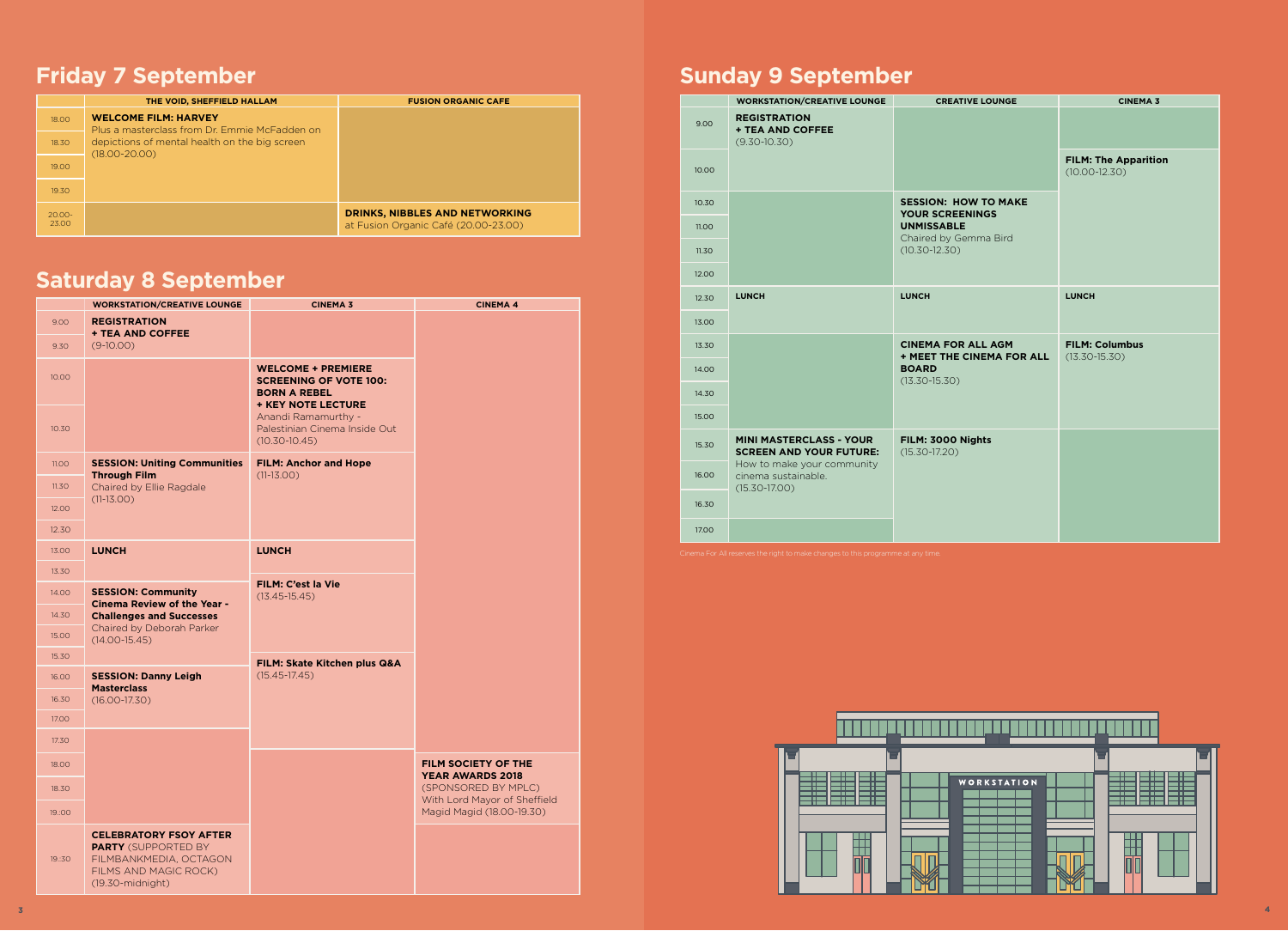**Accompanied by a masterclass discussing depictions of mental health on screen by Dr. Emmie McFadden.**



# **Harvey**

#### **DIR: HENRY KOSTER | 1950 | USA | 104MINS**

This 1950 James Stewart classic, directed by Henry Koster, follows Elwood P. Dowd, whose best friend is an imaginary six-foot-three white rabbit named Harvey. Elwood's sister is embarrassed by him and tries to commit him to a local asylum, but this doesn't all go to plan when Harvey's presence starts to have a positive effect on everyone around him.

#### **WORDS FROM THE MAKERS:**

'I like to have that family feeling. I have never been too much involved in love stories of young men and women, but always with parents and children, or friends. I don't know. It must be in me, something that I feel very strong about family, and about religion. These are things I believe in, in my own life, too' – Henry Koster, taken from FredrikonFilm.

#### **CRITIC QUOTES:**

'If you're for warm and gentle whimsey, for a charmingly fanciful farce and for a little touch of pathos anent the fateful evanescence of man's dreams, then the movie version of Harvey is definitely for you' – New York Times.

#### **BOOKING INFORMATION:**

DVD/ Blu-ray: Filmbankmedia | info@filmbankmedia.com | 020 7984 5951





# **Anchor and Hope**

#### **DIR: CARLOS MARQUES-MARCET | 2017 | SPAIN | 113MINS**

Anchor and Hope, directed by Carlos Marques-Marcet, is about Eva and Kat, a couple living on a London canal boat with their friend Roger. As Eva and Kat decide to take their relationship to the next level, they face a number of difficult decisions and conflicting opinions. Anchor and Hope stays playful and funny, whilst painting a true picture of modern relationships and family life.

#### **WORDS FROM THE MAKERS:**

'I would say Carlos is incredibly amazing. He's very emotive but he trusts everyone to do their job. He focuses heavily on the actors, I love the way he talks you through stuff. He's patient and he's open, that's all the incredible qualities you want' – Actor Natalia Tena on director Carlos Marques-Marcet, Serving Cinema.

#### **CRITIC QUOTES:**

'It's a film keen to buck tradition and offer its own alternative blend; a romantic comedy that champions lifestyles that don't fit the suburban mould through choice and economic necessity. That mix of the palpable and the persuasive marks every frame yet, while Anchor and Hope isn't subtle in its approach, it is nuanced, emotional and naturalistic in its look and feel' – Screen Daily

#### **BOOKING INFORMATION:**

DCP: Network | juan.veloza@networkdistributing.com

DVD/ Blu-ray: Cinema For All | info@cinemaforall.org.uk | 0114 2210314



# **C'est la Vie!**

**DIR: OLIVIER NAKACHE, ERIC TOLEDANO | 2017 | BELGIUM | 117MINS**

#### *Featuring a Q&A with director Randall Wright*

Charming French comedy C'est la Vie, directed by Olivier Nakache and Éric Toledano (Intouchables/ Untouchable), follows Max, an event planner working his final wedding shift. Throughout the shift he must deal with several comedic disasters, such as a rude assistant, missing staff, faulty electrics and a very demanding groom.

#### **WORDS FROM THE MAKERS:**

'We write together and it's funny. On the set, it's totally a mess, as we are always near the actors. If we have discussion we have it outside alone, that's our rule' – Olivier Nakache on working with Eric Toledano, DIYMag.

#### **CRITIC QUOTES:**

'Co-directors and screenwriters Eric Toledano and Olivier Nakache (Intouchables) pull another magical trick out of the hat with a ruthlessly-plotted breeze of ensemble good humour, C'est La Vie! (Le sens de la fete). Disregarding a hopelessly anodyne English title, this story of a day in the life of a Paris-based wedding caterer at the end of his Basil Fawlty-like tether is a broad delight, destined for wide international play' – Screen Daily.

#### **BOOKING INFORMATION:**

DCP: Cinefile | aligardner@blueyonder.co.uk | 07970 025 243

DVD/ Blu-ray: Cinema For All | info@cinemaforall.org.uk | 0114 2210314



# **Skate Kitchen DIR: CRYSTAL MOSELLE | 2018 | USA | 100MINS**

*Featuring a Q&A with Johanna von Fischer from Modern Films*

Introverted 18-year-old skateboarder Camille lives on Long Island with her mother. Though, to her mother's relief, Camille promises to hang up her board following an injury, the pull to skate proves too strong. She discovers an all-girl subculture of skaters called The Skate Kitchen on Instagram, and she sets out into the city to join them. The rebellious and sexually fluid girls quickly adopt the more naive Camille, featuring her in their stunt videos. For the first time, she feels acceptance and support from other girls. However, she soon learns to her cost, the complexity of their friendship when she befriends a boy from a rival group of skaters.

#### **WORDS FROM THE MAKERS:**

'The origins of the Skate Kitchen crew name came about whenever I was thinking about what I'd call my own skate shop but even more so whenever I peeped skater girls on YouTube, I'd always noticed the same stupid comment about 'the best place for women is in the kitchen', so I always had the idea that if I ever had a crew, we'd be the Skate Kitchen. So I made an Instagram account and gave all the girls the password and it just kind of came about naturally ' – Rachelle Vinberg, Papermag.

#### **CRITIC QUOTES:**

'Skate Kitchen has plenty to say about the lengths to which young women must go to clear out a little breathing room in testosterone-heavy spaces, but it is first and foremost an irresistible hangout movie, offering a thoroughly millennial, vérité spin on '80s skater classics like Thrashin' – Variety.

#### **BOOKING INFORMATION:**

DCP: Munro Film Services | franksmith@munrofilmservices.co.uk | 01992 814621

DVD/ Blu-ray: Cinema For All | info@cinemaforall.org.uk | 0114 2210314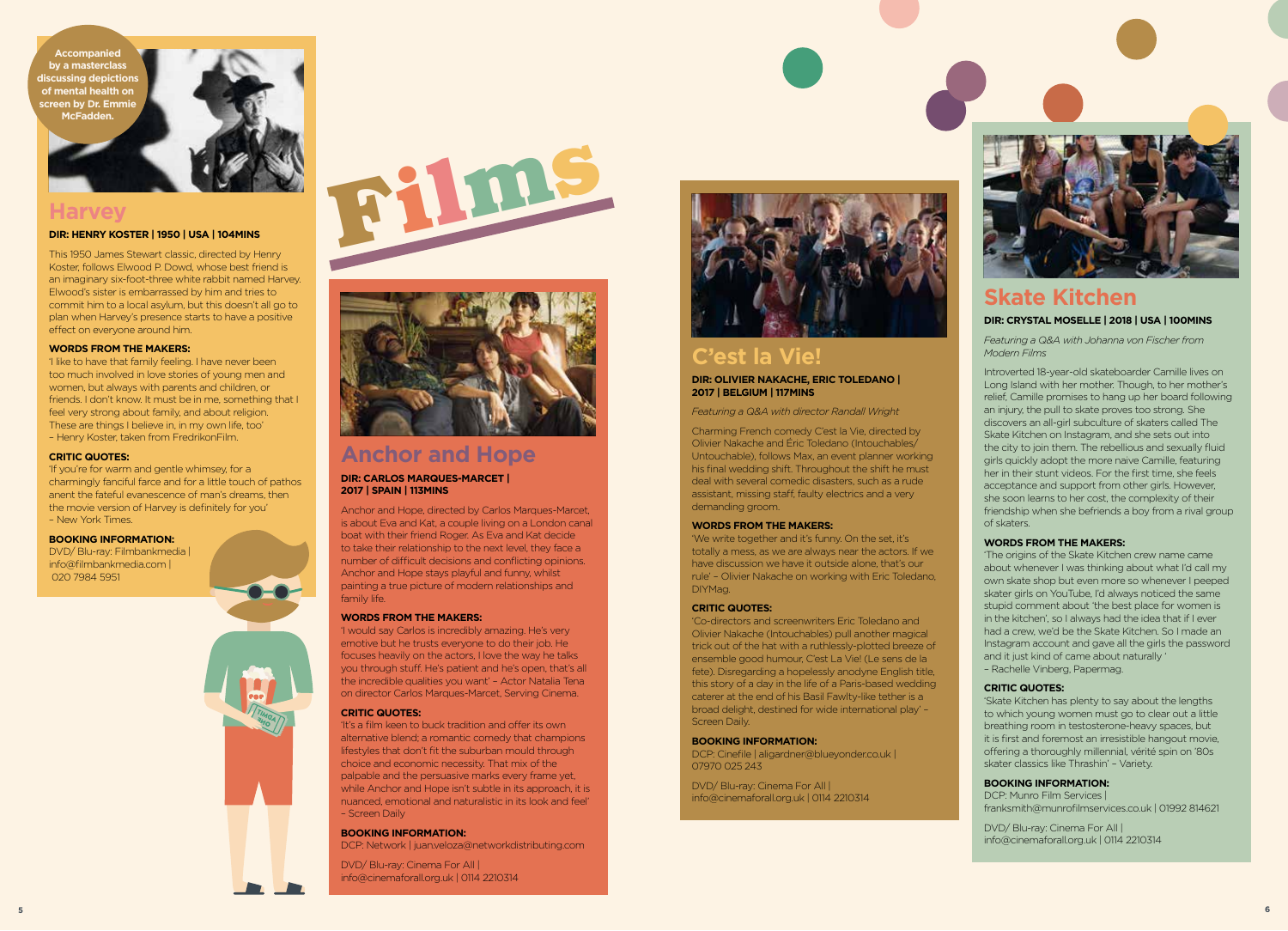

# **L'Apparition DIR: XAVIER GIANNOLI |2018 | FRANCE | 144MINS**

L'Apparition, directed by Xavier Giannoli, is a suspense drama centred around the life of French journalist, Jacques. Jacques is recruited by the Vatican to investigate Anna, a young girl who claims to have been visited by the Virgin Mary. Profoundly devout, she's garnered an impressive following in the village and is torn between her faith and the many solicitations she receives. Confronted with opposing views from clergy members and sceptics in the group, Jacques gradually uncovers the hidden motivations and pressures at work and sees his beliefs system profoundly shaken.

#### **WORDS FROM THE MAKERS:**

'For me, cinema is spectacle, the largest spectacle of our lives. I have no wish to give ground regarding a film's psychological demands or spectacle. If that ambition is untenable, all the better. I try. I risk that in every film. It's not a calculation or a decision. It's an instinct, forged by contact with films which have marked me, beginning with the American cinema which obsesses me. The dramatic and aesthetic arc of the film is totally conscious. From the Vatican to a little French town then a Middle East desert, it follows the journey of a man who finds his limits. Jacques is a journalist, a figure of the modern world who needs concrete, visible proof, but finds himself in a world where proof and images just don't function: that of faith' - Interview with Xavier Giannoli by John Hopewell, Variety.

#### **CRITIC QUOTES:**

'Like a Dan Brown movie made with more naturalistic, art house intentions, The Apparition (L'Apparition) combines a mystery plot involving the Catholic church with the continent-hopping story of a traumatized war reporter seeking the truth at all costs' – Hollywood Reporter.

#### **BOOKING INFORMATION**

DCP: MUBI | hello@mubi.com

DVD/ Blu-ray: Cinema For All | info@cinemaforall.org.uk | 0114 2210314



# **3000 Nights DIR: MAI MASRI | 2015 | FRANCE | 103MINS**

Mai Masri's 3000 Nights focuses on a young Palestinian schoolteacher, Layal, who is falsely accused of aiding a terrorist group and sent to a high-security Israeli prison for 8 years. Whilst serving her sentence, Layal realises that she is pregnant and is forced to give birth to her son inside the prison.

#### **WORDS FROM THE MAKERS:**

'The cast really dug deep into their souls to bring out their feelings. When you get all these women together, it's like a power that comes out. A lot of the crew were women, too, so it felt like we were creating something together' - Interview with Mai Masri by Craig Courtice, The National.

#### **CRITIC QUOTES:**

'Masri builds a web of intricate storylines in 3000 Nights. We see unexpected friendships, inevitable betrayal, hard decisions and a budding romance. She gives us beautiful montages of time passing whether it be in the dry and desolate shots of wire fences or the build-up of chalk drawings in a solitary cell' – Palestine in America.

TIV<sub>O</sub>

#### **BOOKING INFORMATION:**

DVD/ Blu-ray: Cinema For All | info@cinemaforall.org.uk | 0114 2210314



# **Columbus**

#### **DIR: KOGONADA | 2017 | USA | 100MINS**

Jin (John Cho), the son of an internationally renowned Korean architect, moves to Columbus to visit his father after he suddenly falls into a coma. Soon after arriving, he meets Casey, a 19-year-old local with a passion for architecture. As their friendship develops, we realise that they have a lot to learn from each other.

#### **WORDS FROM THE MAKERS:**

'The question of architecture, and art in general, if you ask if it matters, it's a class question too. I came from a working-class immigrant background, and so it [art] did break through in [my] world. Now that I look back, my parents were also very great at [art], my grandfather was like a calligrapher, so that existed. But it wasn't accessible to me. We didn't go to museums or anything like that. It was something I had to still discover myself. So I thought, it has to break through. And I knew that Casey was going to be working-class. I knew when I started doing research on Columbus, I knew that meth was a problem there. The thing that I also, though, wanted to avoid is — I think that there's almost an aesthetic of poverty, and even an aesthetic of drug addiction in cinema. I didn't want to create that' – Interview with Kogonada, Vulture.

#### **CRITIC QUOTES:**

'How do you make a ravishing romance about architecture? You'll find the answer with Kogonada, the video essayist and critic whose debut feature, Columbus, is a spellbinder. An immigrant from South Korea, the director sets his first film in Columbus, Indiana, a seemingly ordinary Midwestern town except for its exceptional modernist architecture, designed by such masters as Eero Saarinen and Harry Weese. Many townsfolk pass by these wonders without noticing. This mood-piece indie, however pays close attention, providing viewers with pristine images that brim with emotions … the sort of agony and ecstasy that his fleshand-blood characters like to keep hidden' – Rolling Stone.

#### **BOOKING INFORMATION:**

DCP: Network | juan.veloza@networkdistributing.com

DVD/ Blu-ray: Cinema For All | info@cinemaforall.org.uk | 0114 2210314





**The Cinema For All Podcast is a celebration of going to the cinema hosted by Cinema For All team members Jaq Chell and Abi Standish. Each episode we chat about new film releases, delve into a range of great themes like animation, working class cinema, DIY cinema and representation, plus interviews with filmmakers, programmers and community cinema organisers!**

**Head to www.cinemaforall.org.uk/ advice/podcast for more or get it wherever you get your podcasts!**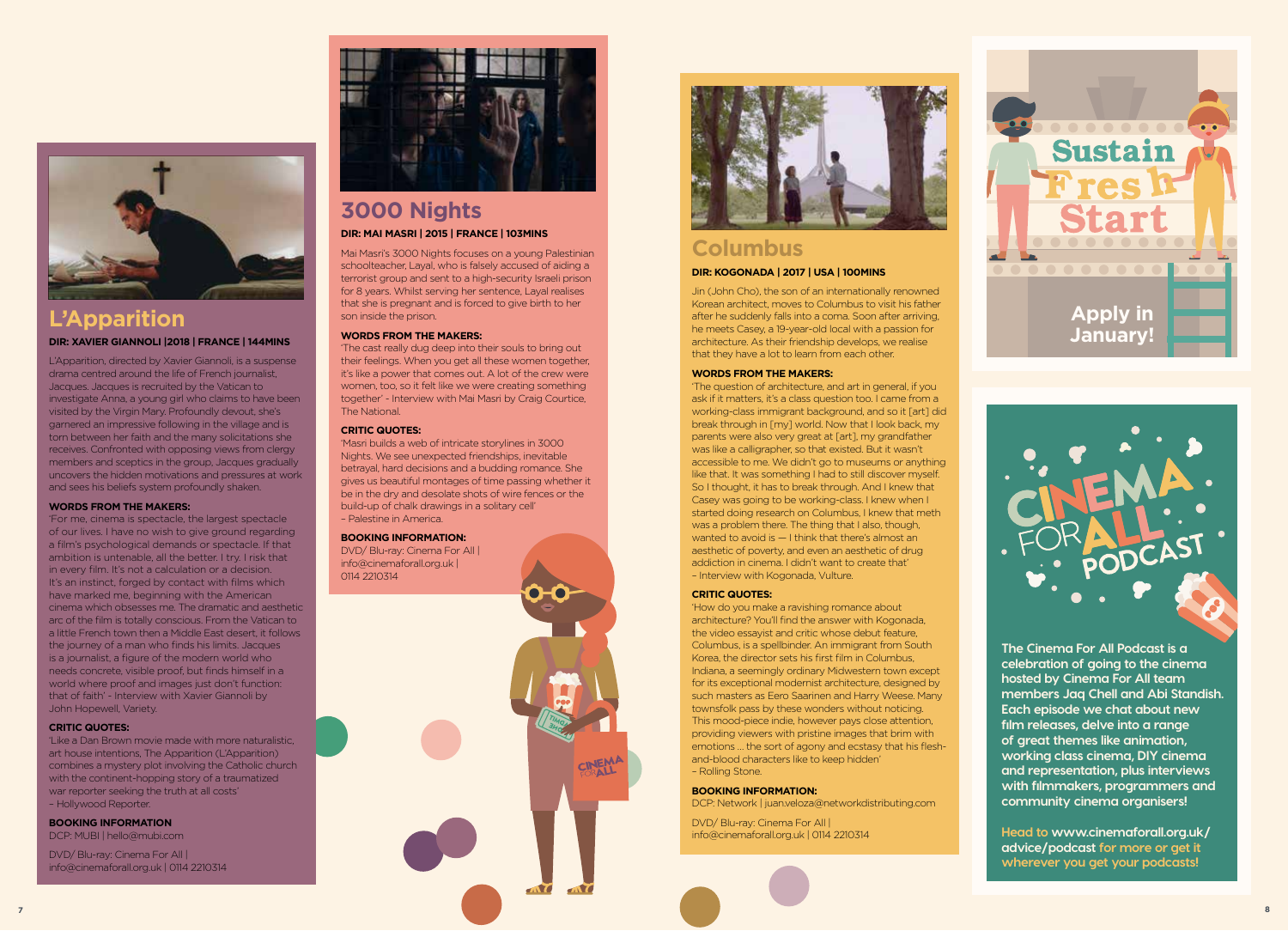# **Panel Sessions, Workshops and Masterclasses**



# **Creative Lounge / Workstation Saturday and Sunday**

# **Key Note – Palestinian Cinema: Inside Out**

**SHOWROOM CINEMA 3 SATURDAY 10AM**

We are thrilled to be joined by Dr. Anandi Ramamurthy, Reader in Post-Colonial Cultures and Senior Lecturer in Media at Sheffield Hallam University. Anandi will be talking about Palestinian Cinema: Inside Out – exploring dominant themes and aesthetics within the cinema of Palestine, while also highlighting the diasporic and refugee cinema coming out of Lebanon, Syria and even Europe and the US.

### **Uniting Communities Through Film**

#### **CREATIVE LOUNGE / WORKSTATION SATURDAY, 11AM**

A session looking at reaching disengaged and disenfranchised cinema audiences, and how the power of film can build and even rebuild communities. Chaired by Ellie Ragdale, Handmade Cinema/ Cinema For All, you'll also be hearing from Robert at The Picturehouse Ballyclare, Rico from CineQ, Maggie from Welcome Presents and Adam from Billericay Community Cinema.

## **Community Cinema Review of the Year**

#### **CREATIVE LOUNGE / WORKSTATION SATURDAY, 2PM**

Your fellow volunteers will be exchanging experiences and sharing ideas in an interactive panel session hosted by Cinema For All Chief Executive Deborah Parker. The session also features your chance to share your own community cinema story in our brand new Stories Exchange networking session. Featuring Elizabeth from Leigh Film Society and David from Hurst Village Cinema.

# **The Film Discovery Masterclass with Danny Leigh**

**CREATIVE LOUNGE / WORKSTATION SATURDAY, 4PM**

Following on from his sold-out event at the BFI Southbank, Danny Leigh returns to the Cinema For All conference to deliver a masterclass in **Working Class Cinema**. Touching on the classic 'Woodfall' British Working Class films of the 60s, Danny will take us on a journey through international working class cinema, how class is portrayed on screen around the world, working class actors/ filmmakers and modern depictions of class on screen.

### **How to Make Your Screenings Unmissable**

#### **CREATIVE LOUNGE / WORKSTATION SUNDAY, 10.30AM**

A session looking at immersive cinema, how to make risky film choices exciting and putting on accessible events that are not to be missed. Chaired by Gemma Bird, Vice-Chair of Cinema For All, this panel also features Catherine from Aunty Social, Hannah from Handmade Cinema/ Girl Gang and Anthony from We Are Parable.

## **Your Screen, Your Future – A Sustainability Masterclass**

#### **CONFERENCE ROOM 2, WORKSTATION MEZZANINE SUNDAY, 3.30PM**

An extended version of our popular coaching session. Learn how to create a sustainable, future-proof community cinema with top tips from Jaq Chell and Abi Standish. We'll be looking at volunteer support, fundraising and sponsorship, budgeting and marketing, using real community cinema and film society examples.

# **More Activities Throughout The Weekend**



## **49th Film Society Of The Year Awards**

#### **SHOWROOM CINEMA 4 SATURDAY 6PM**

Join us at 6pm on Saturday 8 September for the Film Society of The Year Awards 2018. The Awards are Cinema For All's proudest tradition, in which we celebrate and reward the incredible achievements of volunteer-run cinemas, film clubs and societies. This year's ceremony is presented by Deborah Parker and co-hosted by the Lord Mayor of Sheffield Magid Magid. The Awards are generously sponsored by MPLC.

# **Awards After-party**

#### **THE WORKSTATION / DELEGATE AREA SATURDAY 7.30 TIL' LATE**

Join us back in the Workstation for a good old knees-up to celebrate the winners. There'll be music, dancing, pizza, chatting and more. Award winners and runners up will also be able to have professional pictures taken. Many thanks to Filmbankmedia for supporting the after-party, as well as Octagon Films for their donation to support our evening pizza party and Magic Rock for their generous craft beer selection. Wine and soft drinks will also be available.

# **Cinema For All AGM**

#### **CREATIVE LOUNGE / WORKSTATION SUNDAY, 1.30PM**

We place great value on feedback from our Members. The Annual General Meeting offers Members the opportunity to have their say on the direction of Cinema For All while providing the opportunity to meet and put questions to the Board of Trustees.

While only Members are eligible to vote, all delegates are welcome to attend the AGM.

Please show your support for the future of the community cinema movement by having your voice heard at the AGM 2018. Following the AGM there will be the opportunity to meet with the Board.

AGM papers can be downloaded via the Cinema For All website and have been sent to Members in advance. Limited paper copies are available on the day.



# **Your Questions**

In the spirit of inclusiveness and efficiency, Cinema For All has invited Members to submit questions to the Board in advance of the AGM. Annual General Meetings are a forum for information and discussion of any aspect relevant to the running of Cinema For All and the annual report. The Board and staff of Cinema For All are keen to listen to all Members and keep open our lines of communication. Prior submission allows us to address questions from across the membership within the limited time of the meeting. Board members and staff will also be available after the meeting to discuss any issues that Members may wish to raise.

## **Delegate Area**

#### **THE WORKSTATION/ MEZZANINE ALL WEEKEND**

The delegate area will be a busy place throughout the weekend, with stalls and stands from our friends and supporters, such as Filmbankmedia and WRS as well as an area to meet and chat with the Cinema For All Board of Trustees.

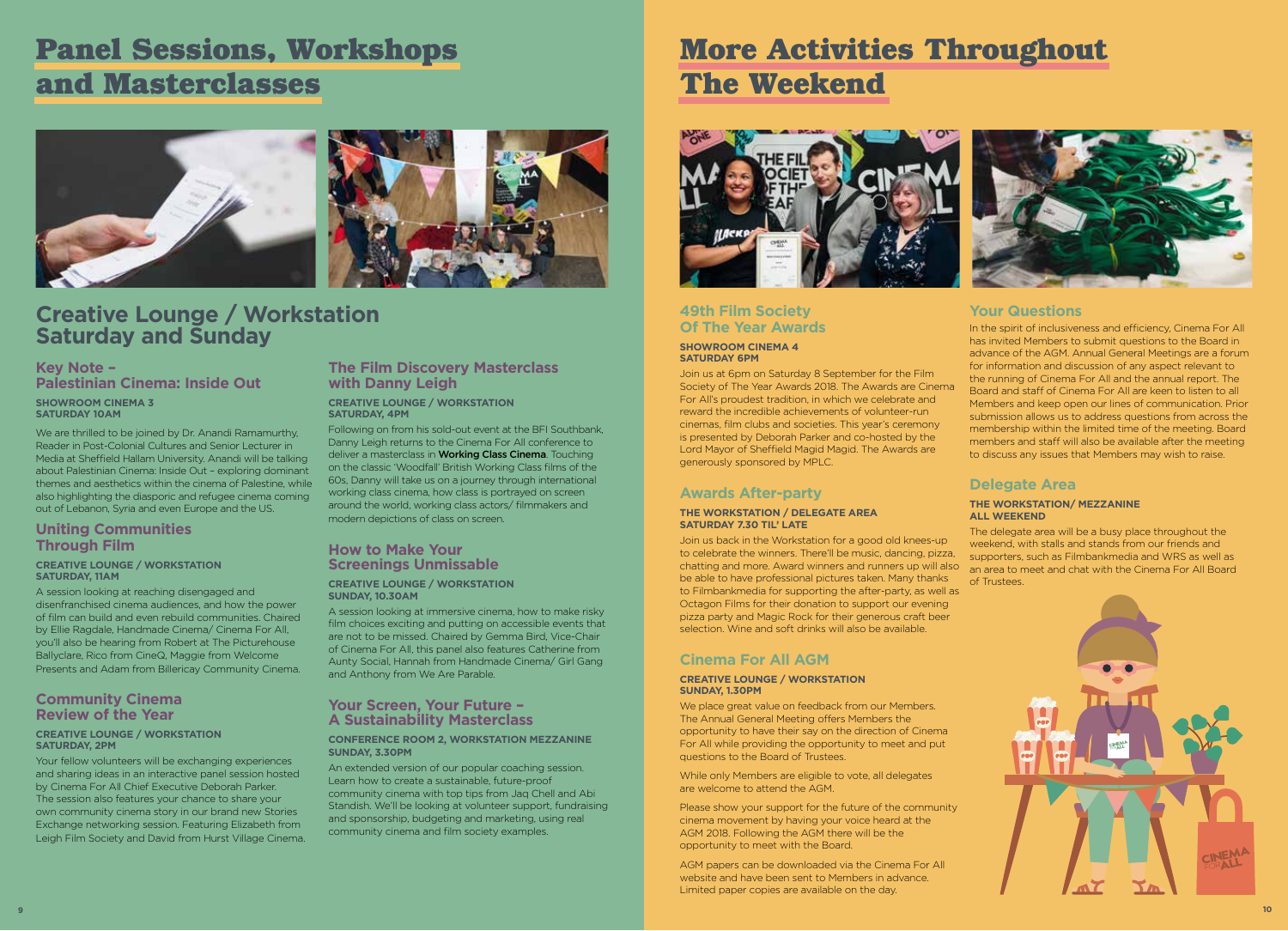

## **Filmbankmedia**

Established over 30 years, Filmbankmedia represents independent and Hollywood studios and distributors for Non-Theatrical distribution. With over 12,000 film titles from latest releases to all-time classics and spanning all genres, as well as hundreds of hours of TV shows, there are films and programmes to suit all audiences.

Studios and distributors we represent include: 20th Century Fox, Cirque du Soleil, Disney, DLN Films, DreamWorks Animation, Entertainment Film, eOne, Eros International, FremantleMedia, Gravitas Ventures, High Fliers, Icon Film Distribution, Kaleidoscope, Left Films, Lionsgate, Miracle Communications, Miramax, The New Black Film Collective, Pathé, Paramount Pictures, Peccadillo Pictures, Pinewood Pictures, Renown Pictures, Sony Pictures, StudioCanal, Trafalgar Releasing, Trinity Films, Universal Pictures, United Artists, Vertigo Films, Verve Pictures, and Warner Bros.\*

NEW! Filmbankmedia is proud to be the exclusive Non-Theatrical distributor for Fox Networks Group, which includes the amazing TV programmes from National Geographic as well as hundreds of remarkable films across genres such as nature, science, history and food.

Marketing Support: you can download posters directly from www.filmbankmedia.com to promote the screenings you have booked with us. This service is called Image Bank and is totally free of charge. Come and chat to us for more information.

Filmbankmedia values its long-standing relationship with Cinema For All. Once again we are pleased to sponsor the Cinema For All Community Cinema Conference and are proud to continue our support of the Filmbankmedia Audience Award. For the third year running, we are also presenting the Innovation Fund Award to two organisations who will receive £3,000 and £2,000 respectively to develop projects over 2019.

We are available over the weekend to answer any questions you may have. Come to say hello and discover our 2018 New Titles Brochure and our latest Screening Inspirations Brochure.

For more information on the above, please contact 020 7984 5957/8 or email info@filmbankmedia.com.

\*Please note that studios and distributors are subject to change.

**The Motion Picture Licensing Company**

The Motion Picture Licensing Company (MPLC) is a nontheatrical licensing specialist, providing blanket licences for screenings across 26 countries worldwide via the MPLC Umbrella Licence® solution.

After consulting with Cinema For All, MPLC created the Movie Licence in 2009 to meet the needs of film societies and community cinemas – a way to legally licence films for public screenings using your own DVD or Blu-rays.

There are thousands of films to choose from - MPLC represents a large number of producers and distributors, including major Hollywood studios, as well as independent producers. To find out more go to: www.themplc.co.uk

## **WRS Insurance Brokers**

WRS Insurance Brokers are a national insurance broker offering a local service to our clients; we have been working in collaboration with Cinema For All for more than 10 years striving to offer a bespoke policy catering for the needs of its members.

We believe in celebrating the great community benefits film societies and film groups are bringing to villages, towns and cities in the UK and think that this is something that deserves worthwhile promotion.Here at WRS we have a dedicated team who look after our bespoke insurance scheme offering competitive and comprehensive covers using a leading ethical general insurer. We can tailor build a policy to include covers such as Liability and All Risks for your kit.

We are also offering a special rating structure for new start-ups. WRS looks forward to meeting you at the Friday evening event and hope that the weekend is a success all around, culminating with the prestigious awards ceremony on the Saturday night, Good luck to all of the nominees.

Cinema For All members can access discounts on public liability and equipment insurance through WRS. For more information, contact WRS, quoting your current membership number.

www.wrsinsurance.co.uk

The Community Cinema Conference 2018 and Film Society of the Year Awards are also supported by Sheffield Hallam University, Octagon Films, Magic Rock and the BFI, awarding funds from The National Lottery. Many thanks to them for their support, without which this event could not happen.

rokers limited

cinéfile







**MUBI-**



**HM Government** 





Film

The event is organised by Cinema For All with the support of the BFI, awarding funds from The National Lottery and we thank them for this assistance.

### **Sponsors and Supporters:**

We extend many warm thanks to this year's Community Cinema Conference sponsors Filmbankmedia (Majella Griffin, Marie Welch), Film Society of the Year Awards sponsors MPLC - Motion Picture Licensing Company (David Taylor, Daniel Saunders), Sheffield Hallam University (Martin Carter, Emmie McFadden), Friday welcome event sponsors WRS Insurance (Chris Chapman), Saturday evening food supporters Octagon Films (Peter Mitchell) and our generous craft beer supporters Magic Rock (Ben Haynes).

Sincere thanks to our hosts and venue Showroom Workstation (Ian Wild, Mark Farnsworth and all staff and projectionists).

Special thanks to our designer, the very talented Lydia Lapinski of Thoughts Make Things www.thoughtsmakethings.com, our wonderful photographer, Mark Epstein, Chris and his fantastic team at Fusion Organic Café and the lovely Emily and Becky at Homemade by Thelma's: www.homemade-sheffield.co.uk.

We are also indebted to our in-kind supporters and partner distributors: Cinefile, Modern Films, Mai Masri, MUBI and Network Distribution. Thank you to all who have contributed prizes to the FSOY goody bags (see awards brochure for details).

Many thanks to our session panellists and contributors (see panellist bios for details).

## **Meet the team:**



















Rosie Thompson, Marketing and Communications Coordinator

Linnea Pettersson, Event Staff





Jaq Chell, Head of Operations and Sector Development



Abi Standish, Sector Development Officer



**Modern** 



Panel session stage manager: Jay Platt Networking coordinator: Ellie Ragdale

Assistant event manager and film programmer:

Additional photography/ vox-pops: Rosie Thompson Film session stage manager: Linnea Pettersson

**Event Organisation:** Event Producer: Jaq Chell Chief Executive: Deborah Parker

Abi Standish

Tim Swanwick, Chair (Watford), Gemma Bird, Vice Chair (Liverpool), Peter Mitchell, Secretary (Market Harborough), Graham Hill, Treasurer (Chesterfield), Katherine Sellar (Edinburgh), Nadine Thomson (London), Carlota Larrea (Hitchin), Sukayna Najmudin (Birmingham), Zoe Ellis-Moore (Guildford).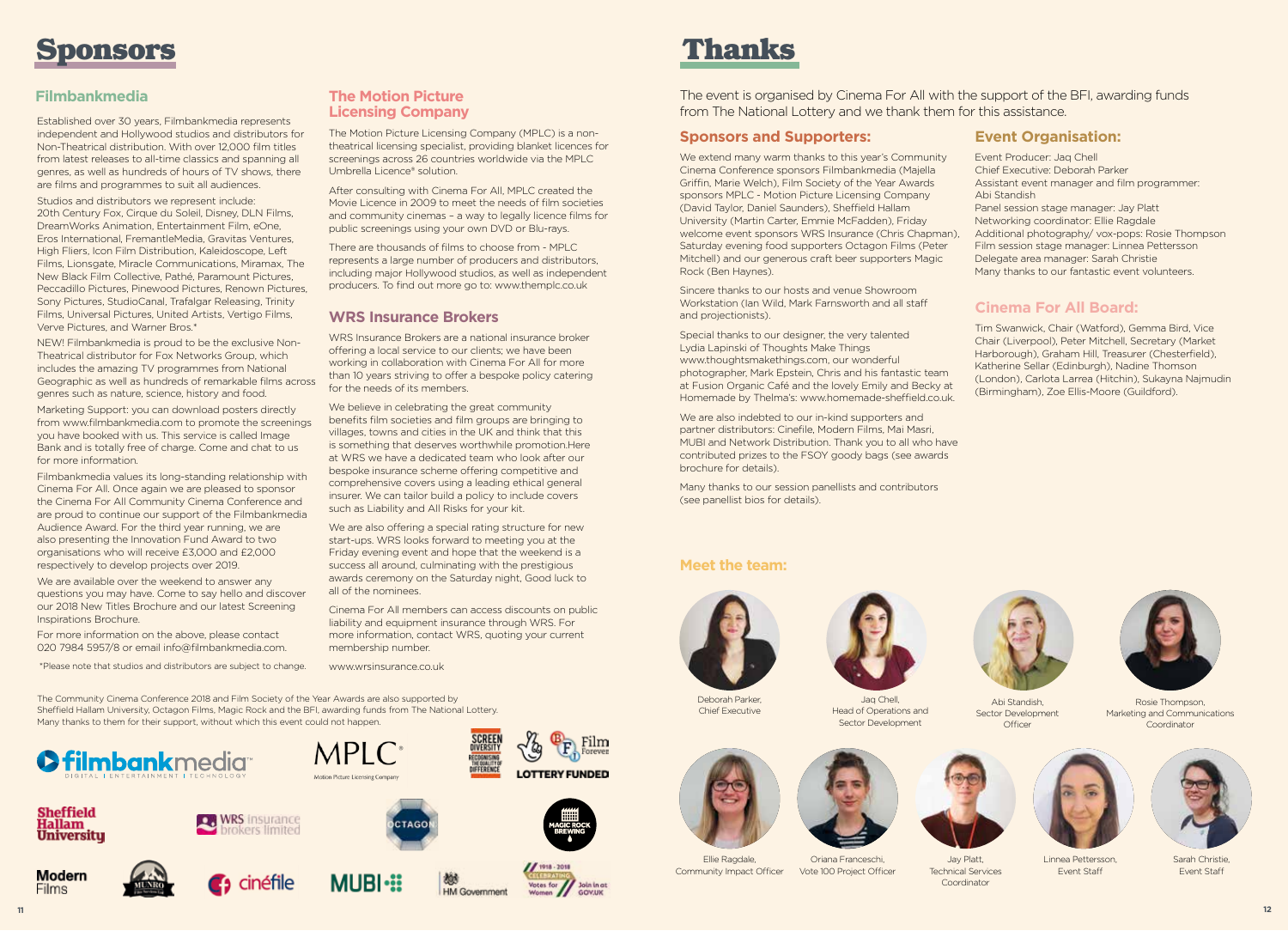# Audience Reactions **Notes**

Although Cinema For All will be charting the reaction scores of the films screened throughout the weekend and will report these after the conference, you might find it handy to make your own notes here:

| <b>TITLE</b>                  | $\mathbf{A}$ | B. | $\mathbf{C}$ | D | E. | <b>AUDIENCE</b><br><b>SIZE</b> | <b>REACTION SCORE</b> |
|-------------------------------|--------------|----|--------------|---|----|--------------------------------|-----------------------|
| <b>VOTE 100: BORN A REBEL</b> |              |    |              |   |    |                                |                       |
| <b>HARVEY</b>                 |              |    |              |   |    |                                |                       |
| <b>ANCHOR AND HOPE</b>        |              |    |              |   |    |                                |                       |
| <b>C'EST LA VIE</b>           |              |    |              |   |    |                                |                       |
| <b>SKATE KITCHEN</b>          |              |    |              |   |    |                                |                       |
| THE APPARITION                |              |    |              |   |    |                                |                       |
| <b>COLUMBUS</b>               |              |    |              |   |    |                                |                       |
| <b>3000 NIGHTS</b>            |              |    |              |   |    |                                |                       |